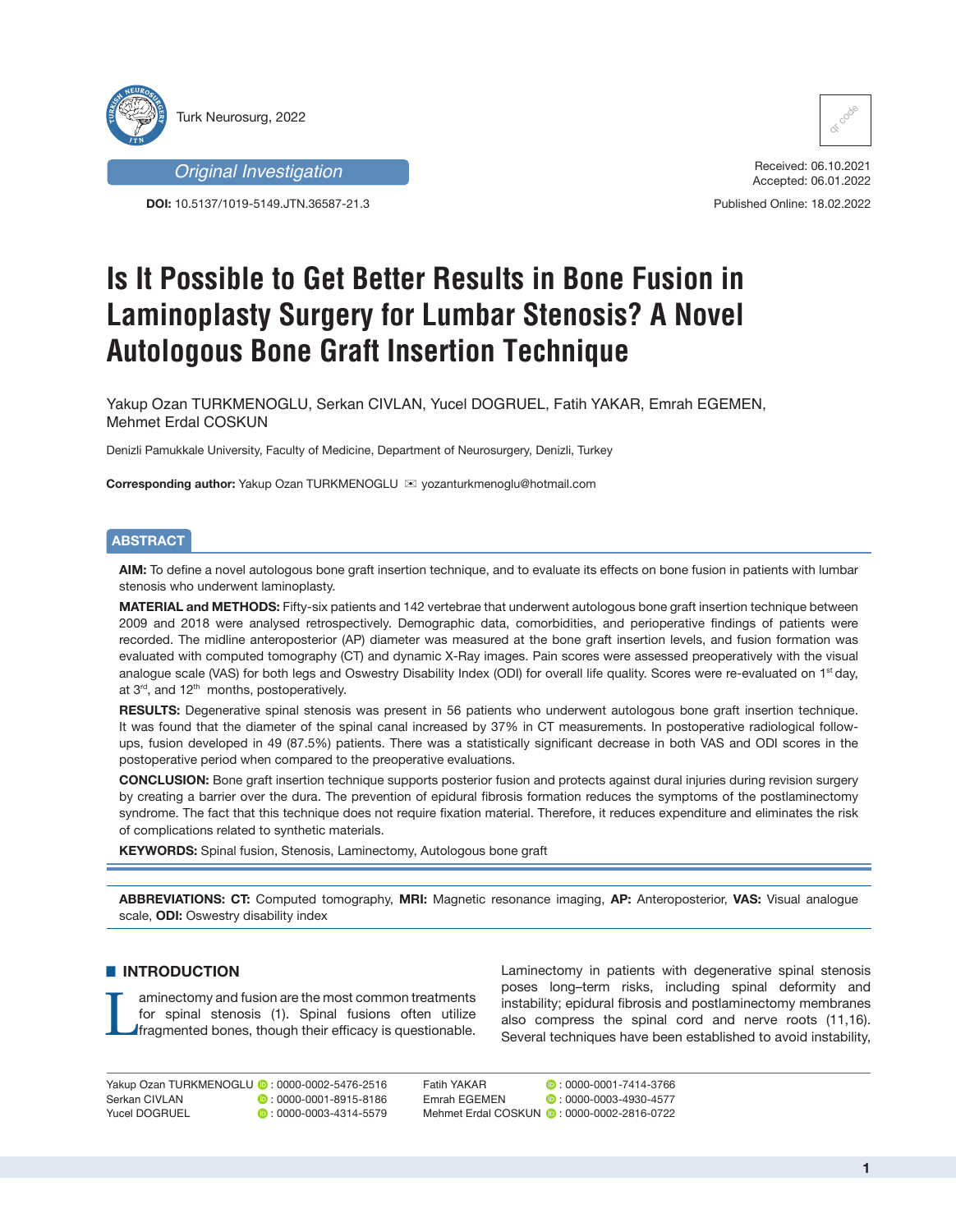subluxation, and kyphotic deformities following posterior decompression according to the degree and type of pathology and the surgeon's experience (15,25). Therefore, in our study, clinical and radiological outcomes of the novel autologous bone graft insertion technique and cadaveric illustration of surgical procedure were presented and discussed with the relevant literature.

# █ **MATERIAL and METHODS**

## **Study Population**

We retrospectively reviewed 56 patients who underwent spinal surgery and autologous bone graft insertion technique for degenerative spinal stenosis. This study was approved by the Pamukkale University Clinical Research Ethics Committee (date: 24.09.2019 and number: 16). All operations were supervised by the senior author (MEC). Age, gender, body mass index (BMI), initial diagnosis, education level, habits, comorbidities, duration of surgery, and amount of bone graft insertion levels were recorded.

All patients underwent an X-ray, computed tomography (CT), and magnetic resonance imaging (MRI) in the preoperative period. The midline anteroposterior (AP) spinal canal diameters were measured at insertion levels in the pre/postoperative CT images. CT and dynamic X-ray images were used to assess fusion at the surgical site after one day, three months, and twelve months; callus formation and loosening of instruments were fusion criteria. Failed fusion was assumed for patients with postoperative more significant pain and kyphotic angulation (Cobb angle measurement) post-operation compared to the preoperative period. Patients were evaluated with the Visual Analogue Scale (VAS) and Oswestry Disability Index (ODI) tests (6) in the preoperative period, and on first day, at three months, and at twelve months post-operatively.

## **Surgical Technique**

All patients were anaesthetized with endotracheal intubation and were positioned prone on a radiolucent operating table. A prophylactic antibiotic was administered preoperatively. A median vertical incision was made, and lumbosacral muscles were stripped to the facet joints' lateral edge by subperiosteal dissection. Following level verification with C-arm fluoroscopy, supraspinous and interspinous ligaments were cut with a scalpel at the superior and inferior border of the laminotomy area. The lamina was then vertically cut 2 mm medial of the facet joint inferior articular process with an ultrasonic bone– cutting device (Bone Scalpel, Misonix, USA), or high–speed drill (Anspach high–speed drill, Synthes Inc., USA) and removed en-bloc. At this stage, we determined which device to use according to the size of the distance between the lamina-facet junction intraoperatively and the type of facet joint examined in preoperative CT imaging:a high–speed drill under an operation microscope was preferred for patients with bone anomalies in the posterior or C-J-type (2) facet joint, while an ultrasonic bone–cutting device was used in patients with flat facet joints.

Following surgery, the en-bloc spinous process was positioned in the laminotomy area (Figure 1A-F). Posterior fusion was performed by mixing allograft bone chips with the bones removed by foraminotomy (Figure 2A-D). A surgical drain was placed at the operation site and removed two days after surgery. The patients were given oral antibiotics for one week. Skin sutures were removed on the 15<sup>th</sup> day.

## **Statistical Analysis**

We performed statistical analyses using SPSS, version 17 (IBM Corp., Armonk, New York, USA). In descriptive statistics: number (n), percentage (%) for categorical variables:arithmetic mean (X̄), and standard deviation (SD) are given for continuous



**Figure 1:** Cadaveric illustration of autologous bone graft insertion. **A)** The lumbosacral muscles were stripped to the lateral edge of the facet joints by subperiosteal dissections of the lumbar. 1-2-3 vertebral laminae were exposed. **B)** Laminae were bilaterally marked on the 2 mm medial of the inferior articular processes. **C, D)** Laminae were cut from the marked lines using a high–speed drill and removed en-bloc. **E)** View of operation area after laminotomy. **F)** Placement of spinous process in the transverse direction.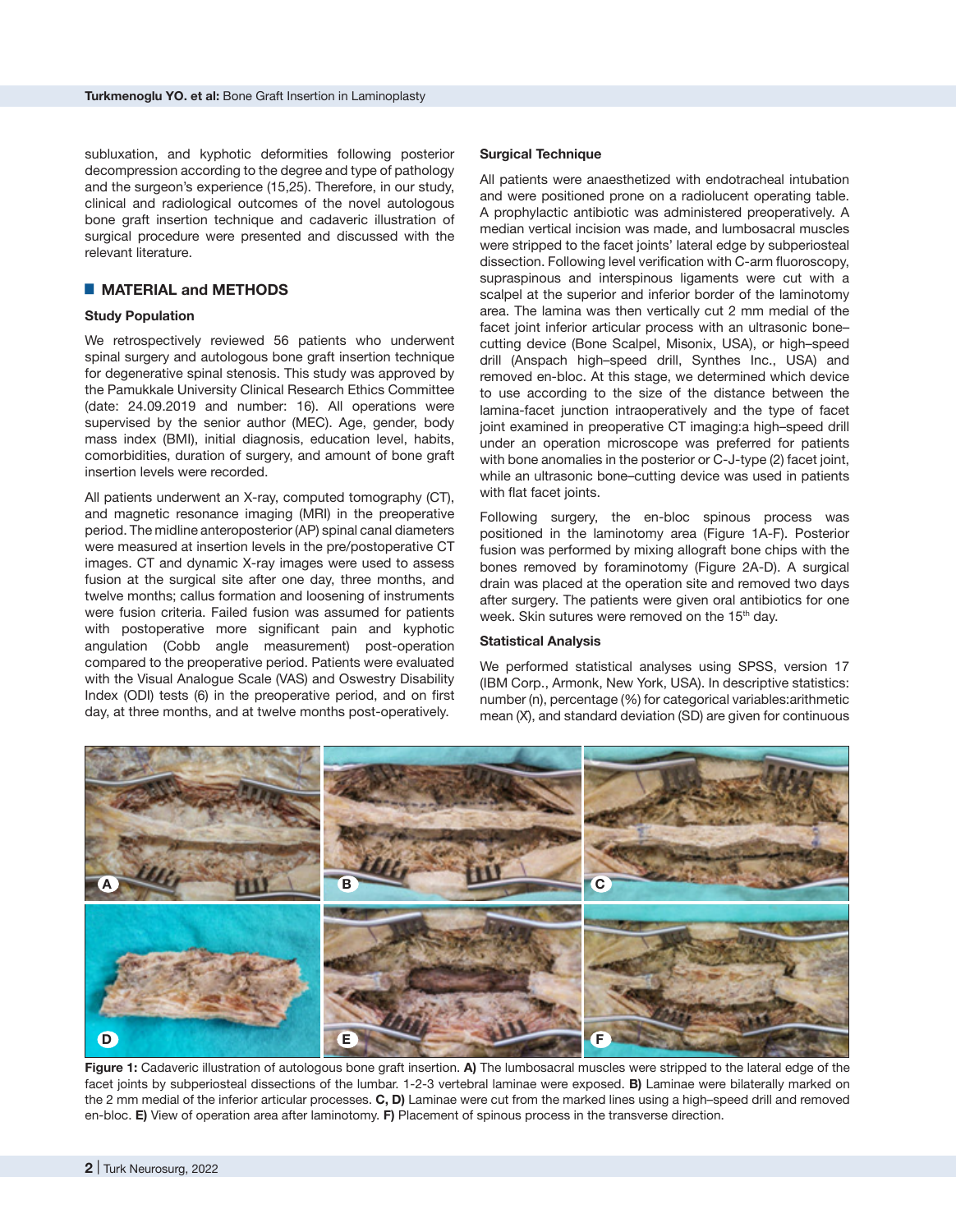

**Figure 2:** Intraoperative demonstration of autologous bone graft insertion. **A, B)** Laminae were removed en-bloc with an ultrasonic bonecutting device. **C)** Spinous processes were placed in the transverse plane following pedicle screw implantation and foraminotomy. **D)** Posterolateral fusion by mixing allograft bone chips with bones removed during foraminotomy.

variables. Pearson Chi-square test was used to compare categorical variables. The answers given in the test are suitable for normal distribution were evaluated with Kolmogorov-Smirnov and Shapiro-Wilk's test. Wilcoxon Paired Two-Sample Test and ANOVA test in repeated measurements were used to compare dependent group differences since parametric assumptions were not provided. p<0.05 indicated statistical significance.

# █ **RESULTS**

Forty (71.42%) female and sixteen (28.57%) male subjects were evaluated. The mean age of the patients was 60.64  $\pm$  12.36 years. The mean BMI was 30.06  $\pm$  6. The duration of complaints included ranged from 10 days to 20 years. Admission complaints, initial neurological examinations, diagnosis, and comorbidities are listed in Table I.

Surgery was performed most frequently in the lumbar region (47 patients, 84%) and less frequently in the thoracolumbar (8 patients, 14%) and thoracic (1 patient, 1.7%) regions. Autologous bone grafts were inserted in a total of 142 vertebrae. Forty-nine patients (87.5%) underwent autologous bone graft insertion with pedicle screw implantation, while the remaining seven (12.5%) patients underwent the same but without instrumentation. Those seven patients with lumbar stenosis did not accept instrumentation. One-, two-, three-, and four-level bone graft insertions were performed in eight (14%), fourteen (25%), thirty (53.5%) and four (7%) patients, respectively.

An intraoperative dural tear was observed and sutured under the operating microscope for five (8.9%) patients. Synthetic grafts were not used for any patient. No postoperative CSF leak was detected in any patient during postoperative followup. One patient (1.7%) developed consciousness in the postoperative period, and CT revealed pneumocephalus. The patient improved with conservative management.

In the postoperative follow-up, thirty-eight (67.8%) patients who had preoperative motor/sensory deficits completely improved, ten (17.8%) patients partially improved, and one (1.7%) patient developed new motor deficits. However, four (7.1%) patients died during follow-up due to other systemic problems.

Spinal fusion was deemed successful for forty-nine (87.5%) patients in their radiological follow-ups at one day, three months, and twelve months post-surgery. Six patients underwent a revision surgery at the 12-month follow-up because instrumentation failed and screws loosened. Spinal fusion was unsuccessful for four (7.1%) patients. Instrumentation was performed in 1 patient due to newly developing instability who had not previously been instrumented. No epidural fibrosis, postlaminectomy membranes, or other complications were observed in any patient during revision surgeries. No significant difference was found between the number of levels performed with bone graft insertion and successful fusion (Table II). According to anteroposterior measurements, spinal canal diameter increased by an average of 37% (range 6.5% to 104%) in 142 vertebrae. (Figure 3A-D; Figure 4A-D) The increase in the spinal canal diameter was statistically significant (Table III).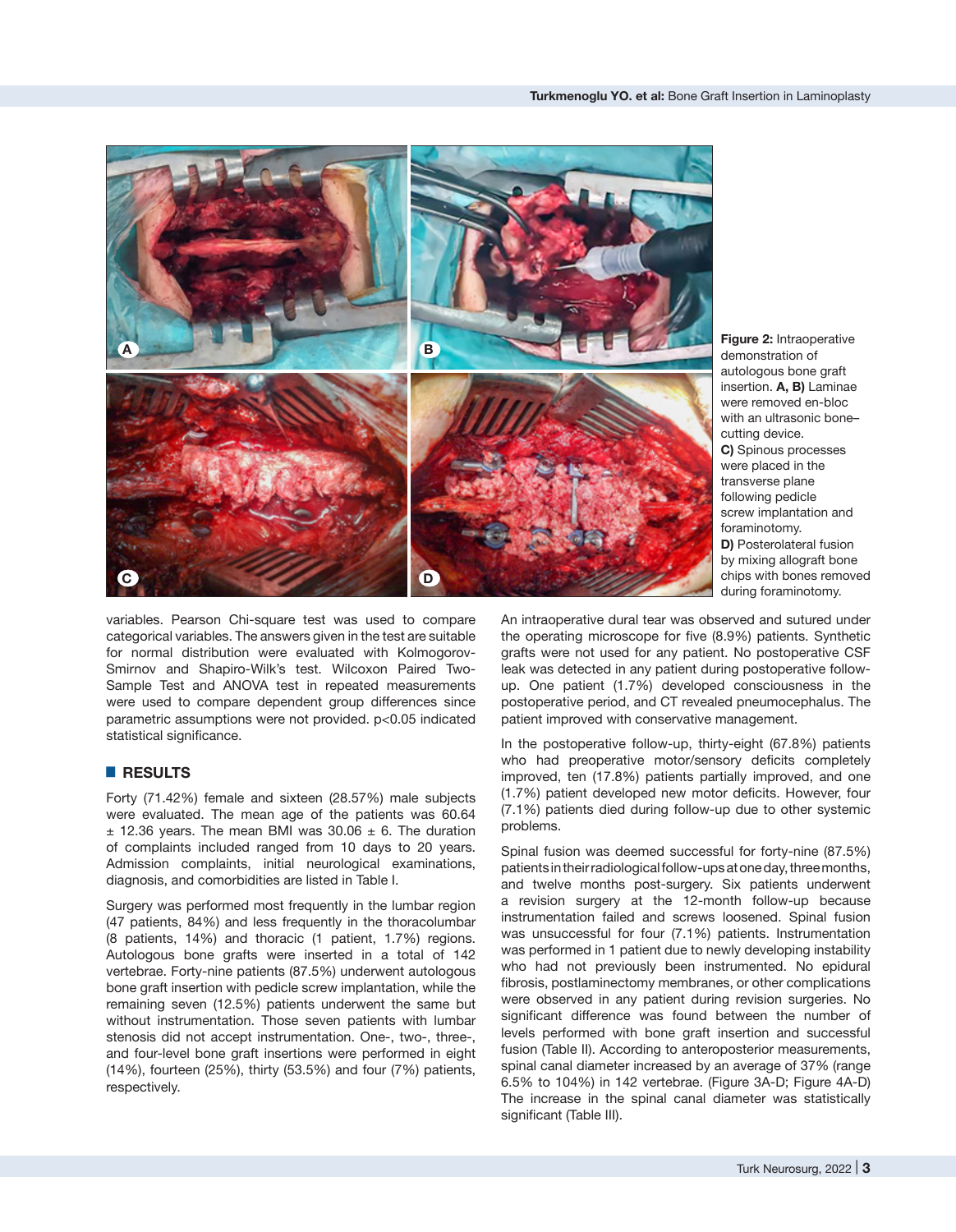**Table I:** Summary of Patients' Complaints, Neurological Examinations and Initial Diagnosis at Admission, and Comorbidities

| Variable                              |                                           | Rate |
|---------------------------------------|-------------------------------------------|------|
| <b>Admission complaints</b>           |                                           |      |
| Neurogenic claudication               |                                           | 82%  |
| Low back pain                         |                                           |      |
| Urinary incontinence                  |                                           | 26%  |
| Paraparesis                           |                                           | 10%  |
| Paraesthesia                          |                                           | 5%   |
| Impotence                             |                                           | 3%   |
| Neurological examination at admission |                                           |      |
| Motor deficit                         |                                           | 70%  |
| Motor and sensory deficit             |                                           | 14%  |
| Sensory deficit                       |                                           | 2%   |
| No deficit                            |                                           |      |
| <b>Initial diagnosis</b>              |                                           |      |
|                                       | Spondylolisthesis                         | 66%  |
| Degenerative<br>spinal disease        | Lumbar stenosis                           | 25%  |
|                                       | Cervical spondylotic<br>myelopathy (OPLL) | 1.8% |
| Intradural tumour                     |                                           | 5.4% |
| <b>Tethered cord</b>                  |                                           | 1.8% |
| <b>Comorbidities</b>                  |                                           |      |
| Hypertension                          |                                           | 48%  |
| Diabetes mellitus type 2              |                                           | 35%  |
| Chronic obstructive pulmonary disease |                                           | 16%  |
| Rheumatoid arthritis                  |                                           | 7%   |
| Thyroid function disorders            |                                           | 7%   |
| Chronic kidney failure                |                                           | 1.7% |
| Smoking                               |                                           | 26%  |
| Alcohol use                           |                                           | 10%  |
| Haematological disorder               |                                           | None |
| No additional comorbidity             |                                           | 28%  |

Table II: Fusion Development Rate according to the Number of Bone Graft Insertion Levels

| <b>Number of levels</b> | <b>Fusion</b><br>positive |               | <b>Fusion</b><br>negative |               | р     |
|-------------------------|---------------------------|---------------|---------------------------|---------------|-------|
| with laminoplasty       | n                         | $\frac{0}{0}$ | n                         | $\frac{0}{0}$ |       |
| 1 level                 |                           | 87.5          |                           | 12.5          |       |
| 2 levels                | 13                        | 92.8          |                           | 7.1           |       |
| 3 levels                | 26                        | 86.7          | 4                         | 13.3          | 0.933 |
| 4 levels                | 3                         | 75.0          |                           | 25.0          |       |

**Table III:** The Average Anteroposterior Diameter of 142 Vertebrae in the Pre/Postoperative Period

| Diameter of spinal canal | Mean $\pm$ SD (mm) | D       |
|--------------------------|--------------------|---------|
| <b>Preoperative</b>      | $17.12 \pm 2.67$   | < 0.001 |
| <b>Postoperative</b>     | $23.3 \pm 3.85$    |         |

**Table IV:** The VAS and ODI All Follow-Up Time Points

| <b>Time</b>                     | <b>VAS</b><br>(Mean $\pm$ SD) | <b>ODI</b><br>(Mean $\pm$ SD)     | р       |
|---------------------------------|-------------------------------|-----------------------------------|---------|
| <b>Preoperative</b>             | $6.9 \pm 1.3$                 | $47.92 \pm 20.28$                 |         |
| <b>Postoperative 1st</b><br>day |                               | $4.33 \pm 1.69$ $39.03 \pm 19.46$ | < 0.001 |
| 3 months                        |                               | $3.05 \pm 1.76$ $30.60 \pm 18.93$ |         |
| 12 months                       |                               | $2.70 \pm 1.87$ $28.03 \pm 18.98$ |         |

There was a statistically significant difference between preoperative VAS/ODI values and those recorded at one day, three months, and twelve months' post-operation (p<0.001). (Table IV) There was no significant relationship between the postoperative decrease of VAS values and whether fusion was successful (p=0.522). There was no statistically significant relationship between smoking and failed fusion (p=0.188).

## █ **DISCUSSION**

Facet–sparing laminectomy and foraminotomy are often performed to treat spinal stenosis (8,12). However, these techniques may deform and imbalance the spine, accelerate spondylosis, and compress delicate neural structures (11,16,17,19). In addition, epidural fibrosis occurs after 15– 40% of lumbar laminectomies, and the revision surgery rate has been reported as 18–23% (5).

Mullin et al. reported an instability rate of 54% according to lateral dynamic x-ray images taken at long–term followups with patients who underwent laminectomy revealed an instability rate of 54%, which often requires additional fusion surgery (20). Bone fusion development is provided with instrumentation.

Laminoplasty is performed following 40% of unsatisfactory laminectomies. Its techniques using 1/0 nylon suture, titanium mini plaque or steel wires are frequently used to surgically treat spinal stenosis secondary to degenerative lumbar spondylosis, ossification of the posterior longitudinal ligament, intradural intramedullary, or intradural extramedullary tumours (10). Hida et al. performed laminoplasty by rotating 90 degrees and fixing the removed laminae transversely with a titanium miniplate during thoracolumbar intradural tumour surgery. Calluses were observed in the reconstructed lamina at 25 months post-surgery, but the screws and plates remained in place. Fusion occurred over approximately three months (9).

Posterolateral fixation reportedly increases the fusion rate in patients suffering degenerative lumbar spondylolisthesis and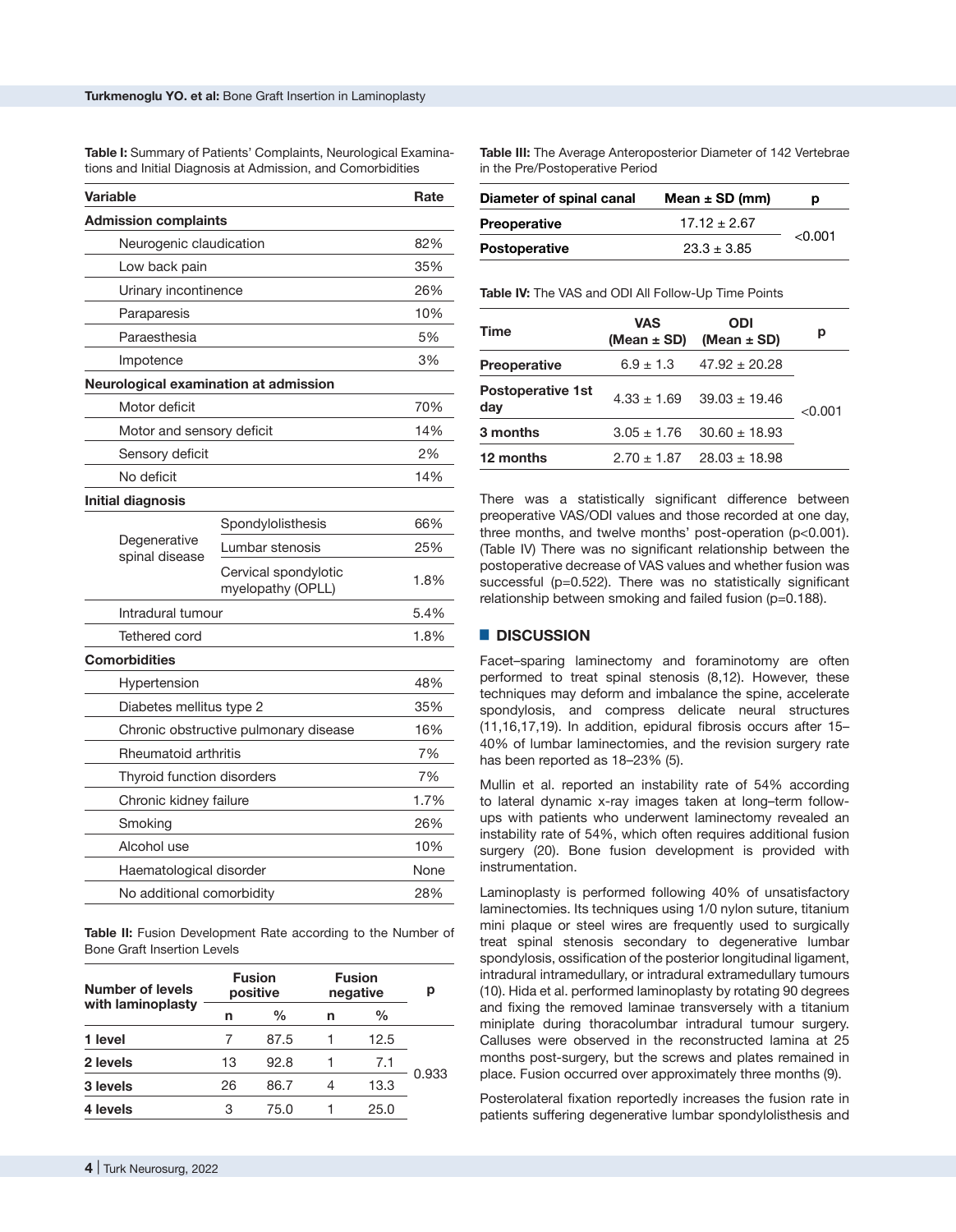

**Figure 4:** CT images of AP canal diameter measurement. **A)** Preoperative L5 vertebra axial view AP canal measurement, **B)**preoperative sagittal view, **C)** postoperative L5 vertebra axial view AP canal measurement, **D)** postoperative sagittal view.

improves clinical results. Booth et al. followed 41 patients retrospectively for approximately six years and reported a solid fusion rate of 85% (3). Kotil reported similar results for forty patients suffering isthmic spondylolisthesis; following total laminectomy, allograft bone chips were inserted into the intervertebral disc, and posterolateral fixation was performed with polyaxial screws rods (13). The shifted lamina was shifted back in place before autograft bone grafts were inserted into the joint space (14). In the presented study, spinal fusion was successful without adjacent level degeneration

**C D**

in 95% of patients. Moreover, a meta-analysis of 25 articles examining various degenerative spondylolisthesis treatments revealed that fusion rates were higher (93%) for procedures with instrumentation (18). Indeed, additional posterior fixation may better promote fusion in degenerative lumbar spondylolisthesis.

Chen et al. reported successful fusion with in post-operative 3–9 months in eighteen patients who underwent titanium miniplate canal laminoplasty with the lumbar vertebral lamina reimplantation (4). Park et al. described a new laminoplasty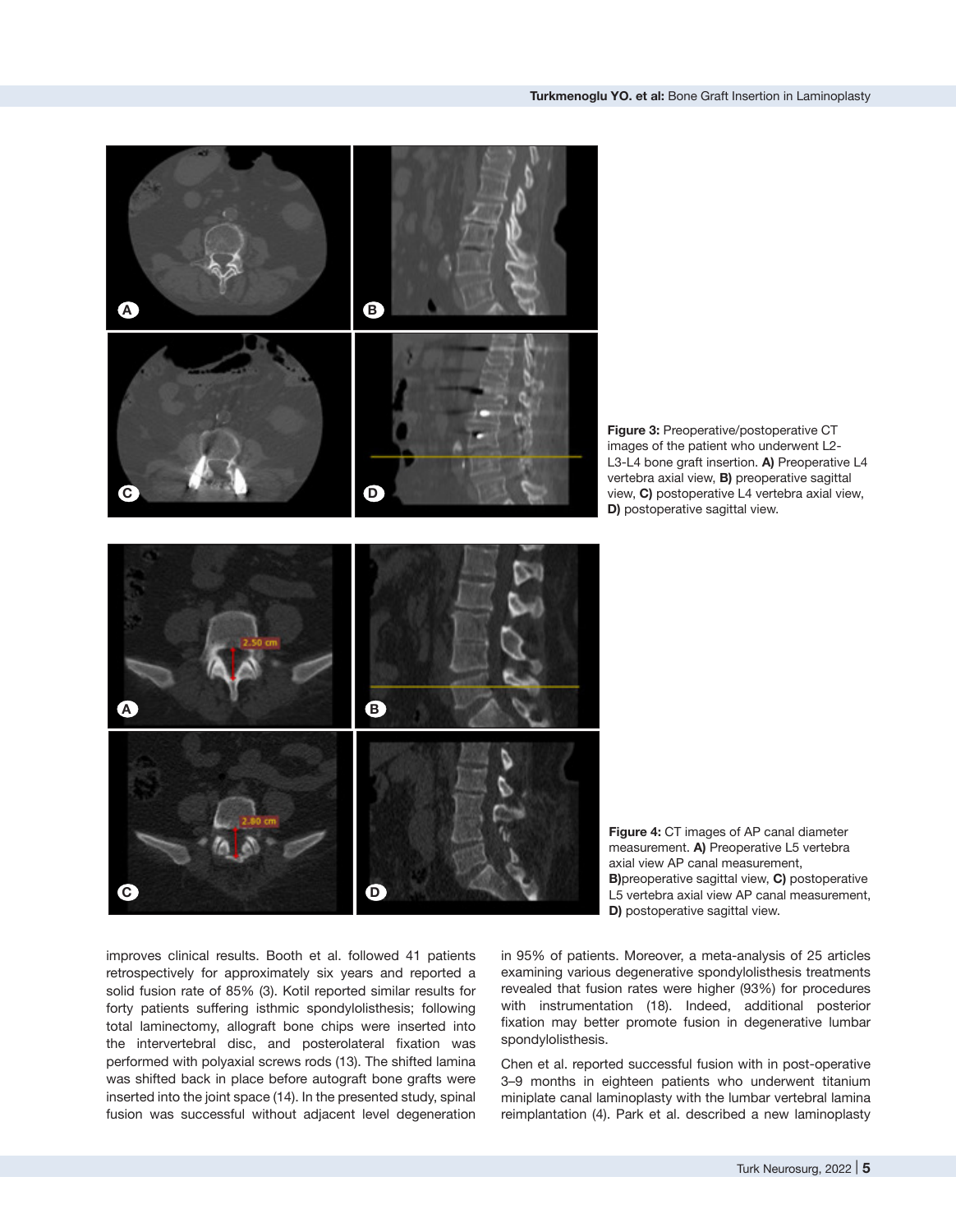technique using translaminar screws for five patients with intradural lesions in the thoracic and lumbar region (22). Bone fused in two patients at fifteen months after block laminoplasty with translaminar screw fixation. Still, more studies are needed to analyze the biomechanical effects and longer-term outcomes.

In the present study, autologous bone grafts were inserted in patients experiencing degenerative spinal stenosis by removing the spinous process with a high–speed drill or ultrasonic bone–cutting device. The spinous process was transversely placed in the laminectomy area during the closure. To our knowledge, the spinous process placement at the laminectomy site without stripping the interspinous ligaments is described first in the literature. Therefore, in our study, the clinical and radiological results of the autologous bone graft insertion technique were discussed in light of the literature. In addition, the anatomical study of the applied surgical procedure on the cadaver was described and photographed (Figure 1).

Previous laminoplasty studies ensured that the laminoplasty was fixed in the laminectomy site with a miniplate, nylon suture, or steel wire, and the supraspinous ligament was repaired (9,21). This is because these studies did not perform posterolateral fixation, in which increased stress on the laminoplasty site during spinal flexion, extension, and rotation may displace the graft. In our study, 87.5% of the patients underwent posterolateral fixation, and there was no extra load on the bone graft insertion site. As a result, this procedure may decrease blood accumulation in the surgical area and reduce epidural fibrosis (9,10,23). In addition, when revision surgery is required, the spinous processes are used as a natural barrier over the dura, reducing the risk of dural tear and nerve root injury. En-bloc spinous processes can also improve clinical outcomes, preventing loosened screws, fractures, and revision surgery. In addition, bone allografts tend to promote fusion better and are less likely to promote when compared to bones placed in the form of small pieces. Tools such as a high–speed drill or ultrasonic bone–cutter shorten the operation time. They may also prevent entrapment neuropathy and tendinitis (7) in spine surgeries, which often occur when using instruments such as the Kerrison Rongeur.

Whether the length of the spinous process can sufficiently close the laminotomy defect is questionable. However, Sobottke et al. (24) showed that the size of the spinous process is adequate. The preserved spinous process's length in this study also sufficiently covered the space between the facet joints. The bone graft did not escape into the canal or cause neurological complications. Generally, the bone graft flap was located somewhat obliquely. Flap resorption and epidural fibrosis were not observed in any patient. Follow-ups confirmed that fusion was successful in 87.5% of patients that preoperative complaints improved for 90% of the patients, which agree with other studies (3,18).

#### **Limitations**

Retrospective character, small sample size, and lack of comparative results are limitations of our study. A more extensive study should better evaluate all laminoplasty methods.

## █ **CONCLUSION**

This study inserted autologous bone grafts in patients who underwent facet-sparing surgery and posterolateral fixation by placing the spinous process transversely in the laminotomy area. This technique supports posterior fusion, prevents dural and nerve injuries commonly experienced during revision surgery, and does not require fixation materials. Together, autologous bone grafts and posterolateral fixation may improve surgical treatments for spinal stenosis.

# **E** AUTHORSHIP CONTRIBUTION

The authors confirm contribution to the paper as follows:

**Study conception and design:** EE, FY, MEC

**Data collection:** YOT, YD

Cadaveric Dissection: YOT, FY

**Analysis and interpretation of results:** FY

**Draft manuscript preparation:** YOT, FY, SC, YD

**Critical revision of the article:** EE, MEC

**Other (study supervision, funding, materials etc.):** EE, MEC

All authors (YOT, SC, YD, FY, EE, MEC) reviewed the results and approved the final version of the manuscript.

# █ **REFERENCES**

- 1. Arnoldi CC, Brodsky AE, Cauchoix J: Lumbar spinal stenosis and nerve root entrapment syndromes: Definition and classification. Clin Orthop 116:4–5, 1976
- 2. Bogduk N: Clinical Anatomy of the Lumbar Spine and Sacrum, 4<sup>th</sup> ed, Chapter 3. The Zygapophysial Joints - Detailed Structure 3, 2005:29-37
- 3. Booth KC, Bridwell KH, Eisenberg: Minimum 5-year results of degenerative spondylolisthesis treated with decompression and instrumented posterior fusion. Spine (Phila Pa 1976) 24(16):1721-1727, 1999
- 4. Chen L, Pang Q, Zhang Q: Canal laminoplasty with titanium miniplate re-implantation of vertebral lamina. ZhongguoXiu Fu Chong Jian Wai Ke ZaZhi 20(4):410-412, 2006
- 5. DeWald CJ, Stanley T: Instrumentation-related complications of multi-level fusions for adult spinal deformity patients over age 65: Surgical considerations and treatment options in patients with poor bone quality. Spine (Phila Pa 1976) 31: 144- 151, 2006
- 6. Fairbank JC, Couper J, Davies JB, O'Brien JP: The Oswestry low back pain disability questionnaire. Physiotherapy 66:271- 273, 1980
- 7. Forst L, Friedman L, Shapiro D: Carpal tunnel syndrome in spine surgeons: A pilot study. Arch Environ Occup Health 61(6):259-262, 2006
- 8. Herron LD, Trippi AC: L4-5 degenerative spondylolisthesis. The results of treatment by decompressive laminectomy without fusion. Spine 14:534-538, 1989